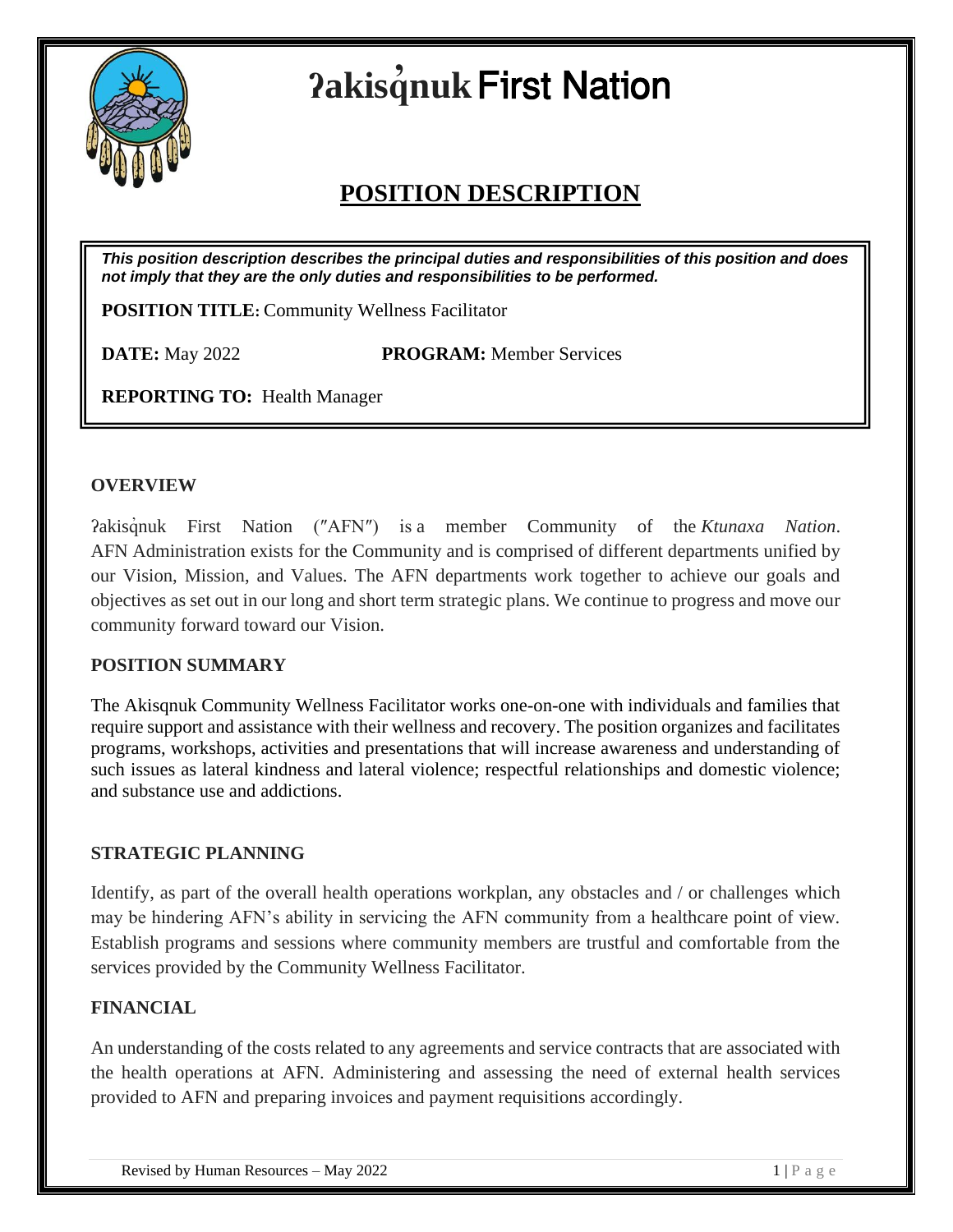#### **COMMUNICATION**

Strong communication skills including reading, writing, oral and public speaking, vocabulary, listening and interpretation. Emotional intelligence is a key measurable success factor for the Community Wellness Facilitator. Treating community members equitably and with respect to their privacy and unique health needs.

# **KEY RESPONSIBILITIES**

- Assessing clients and developing treatment plans, including goals, timeframes, follow-up and self-care
- Providing culturally appropriate programs to educate and promote addictions awareness and addiction-free lifestyles
- Developing cultural curriculum and promoting a holistic approach to connecting members to their community and their identity to help with addiction. This will include the Spiritual aspects of healing, including sweat lodges, ceremony, harvesting and community service work
- Assisting in hosting community wellness celebrations for individuals and families making healthy lifestyle choices in terms of addictions and healing, while using the opportunity to help individuals or families create individual Wellness Plans
- Creating a "Back to Work" Program, in conjunction with Human Resources, that engages and assists individuals with mental health and addiction barriers. This includes developing a holistic care plan that allows for people in recovery to access part-time work and continue with self-care as they are on their healing journey.
- Strategizing and engaging the community on how to better assist people in recovery who are returning to the community. This includes developing after-care programs from treatment – for families and for people in recovery.
- Encouraging, supporting and facilitating the community to celebrate Ktunaxa ceremony in a drug and alcohol-free environment.
- Engaging, educating, and encouraging community members to make healthy lifestyle choices.
- Measuring outcomes and providing written reports as required.
- Monitoring and maintaining member files in accordance with First Nations Health Authority ("FNHA") guidelines.
- Identify gaps in service to Director of Member Services and Health Manager to create action planning items wherever appropriate.
- Completing risk assessments in the workplace and reporting on any possible hazardous risks which may affect the health and safety of community members utilizing the community's health services.
- Transportation of patients using a company vehicle as and when required.
- Possibility of weekends and on call rotation when the need arises, or during emergency circumstances.